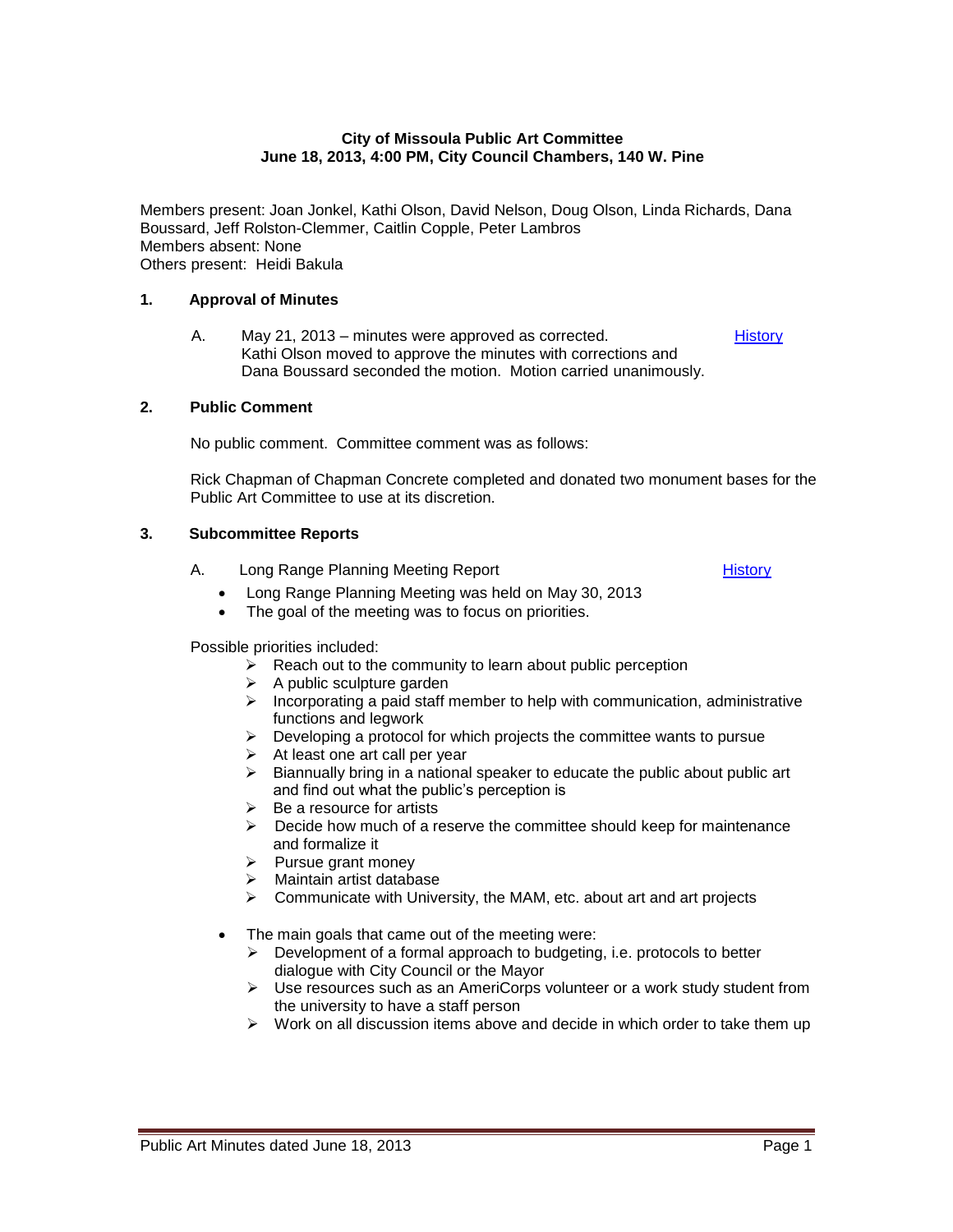# Public Art Minutes dated June 18, 2013 **Page 2 Page 2**

### **4. Art Calls and Projects**

- A. Traffic Signal Box Art Call 2013 **[History](http://missoula.siretechnologies.com/sirepub/item.aspx?itemid=11805) History** 
	- There was enough money available to fund four artists this year for TSBs
	- The submissions would be due at the end of June
- B. Park Place Report on Dedication on Friday, June 7th [History](http://missoula.siretechnologies.com/sirepub/item.aspx?itemid=11806)
	- Dedication was a huge success
	- Unfortunately The Market on Front was unable to have its grand opening
	- Permanent signs will be ordered and placed to discourage anyone from playing on the sculpture – temporary signs were placed at the dedication and runners discouraged kids from playing on the sculpture during the event
	- The committee discussed the incompletion of the sculpture at Park Place the eddy was not finished because it had not been polished, and the rocks had not yet been removed from under the sculpture
- C. Silver Park Report **[History](http://missoula.siretechnologies.com/sirepub/item.aspx?itemid=11808)** History **History** 
	- Terry Montgomery was hard to get ahold of
	- Joan Jonkel would follow up with her to discuss the Silver's family history
	- The Silver Family is interested in placing a memorial in Silver Park and PAC wants to combine funds with them
	- Subcommittee took a tour of the park to look at various sites for sculptures
	- PAC may only have around \$30,000 to contribute to this project

### **5. Announcements, News and Upcoming Events**

- Joan Jonkel and David Nelson announced the completion of their service on the Public Art Committee
- Public Art Guide is complete it contains public art throughout the city the publication is thirty-two pages. It is distributed with the Missoula Magazine and throughout the year with other Missoula publications.
- The Bonner Community Forum wants to do a project similar to Missoula's TSB project painting the bases of solar lights in the area. Kathi Olson is working with them

#### **Subcommittees**:

- Protocol Subcommittee Caitlin Copple, Kathi Olson, Doug Olson and Peter Lambros will serve on this subcommittee and Peter will be chair
- $\triangleright$  Budget Subcommittee will handle the 20% Public Art trust fund decisions -Kathi Olson, Caitlin Copple, Doug Olson – Dana Boussard will assist and be the chair until she is replaced by a new member
- $\triangleright$  Staffing Subcommittee Linda Richards, Jeff Rolston-Clemmer, David Nelson
- $\triangleright$  Pineview Park Subcommittee Linda Richards (Chair), Joan Jonkel, Jeff Rolston-Clemmer, and Kathi Olson – plus two Rattlesnake residents
- $\triangleright$  Go With the Flow Subcommittee Dana Boussard (Chair), Joan Jonkel, Kathi Olson, and Linda Richards
- ▶ Traffic Signal Art Box Subcommittee (TSB) Kathi Olson (Chair), Joan Jonkel, Linda Richards
- Public Art Guide Subcommittee Kathi Olson (Chair), Joan Jonkel, Linda Richards, David Nelson
- $\triangleright$  Silver Park Subcommittee A formal subcommittee has not been formed Joan Jonkel asked that Kathi Olson and David Nelson be a pre-subcommittee